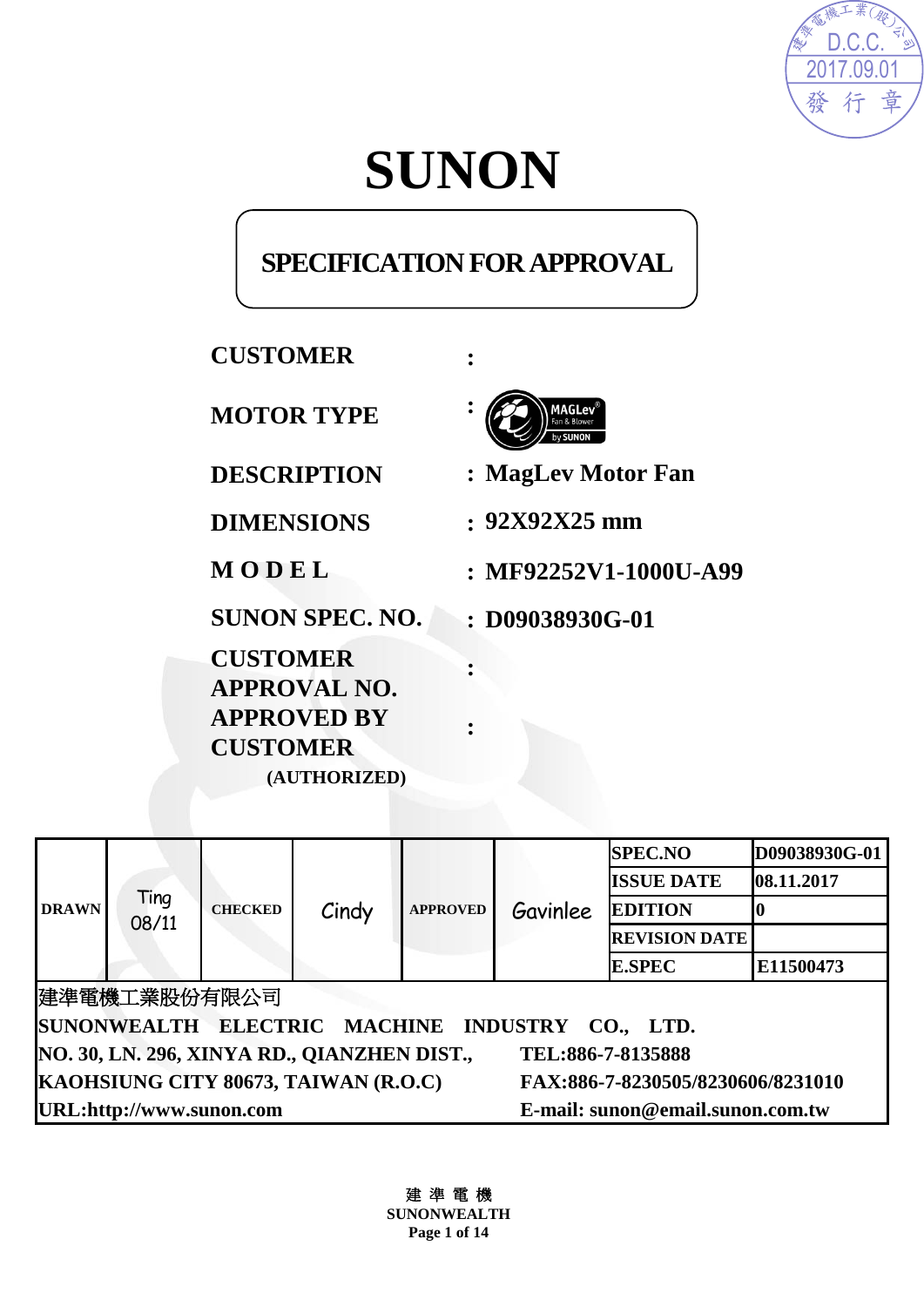# **I. MODEL NUMBERING SYSTEM**





| 編碼        | 尺寸(mm)    | 編碼           | 尺寸(mm)      | 編碼          | 尺寸(mm)      | 編碼        | 尺寸(mm)      |
|-----------|-----------|--------------|-------------|-------------|-------------|-----------|-------------|
| $01 - 09$ | $01 - 09$ | $A0 - A9$    | $100 - 109$ | $K0-K9$     | $200 - 209$ | V0~V9     | $300 - 309$ |
| $10 - 19$ | $10 - 19$ | $B0 - B9$    | $110 - 119$ | $L0$ ~ $L9$ | $210 - 219$ | $W0-W9$   | $310 - 319$ |
| $20 - 29$ | $20 - 29$ | $C0 \sim C9$ | $120 - 129$ | M0~M9       | $220 - 229$ | X0~X9     | $320 - 329$ |
| $30 - 39$ | $30 - 39$ | $D0\neg D9$  | $130 - 139$ | N0~N9       | $230 - 239$ | Y0~Y9     | $330 - 339$ |
| $40 - 49$ | $40 - 49$ | $E0 - E9$    | $140 - 149$ | $P0-P9$     | $240 - 249$ | $Z0 - Z9$ | $340 - 349$ |
| $50 - 59$ | $50 - 59$ | $F0-F9$      | $150 - 159$ | $Q0 - Q9$   | $250 - 259$ |           |             |
| $60 - 69$ | $60 - 69$ | $G0 \sim G9$ | $160 - 169$ | $R0 - R9$   | $260 - 269$ |           |             |
| $70 - 79$ | $70 - 79$ | H0~H9        | $170 - 179$ | $S0- S9$    | $270 - 279$ |           |             |
| $80 - 89$ | $80 - 89$ | I0~I9        | $180 - 189$ | T0~T9       | 280~289     |           |             |
| $90 - 99$ | $90 - 99$ | J0~J9        | $190 - 199$ | U0~U9       | $290 - 299$ |           |             |

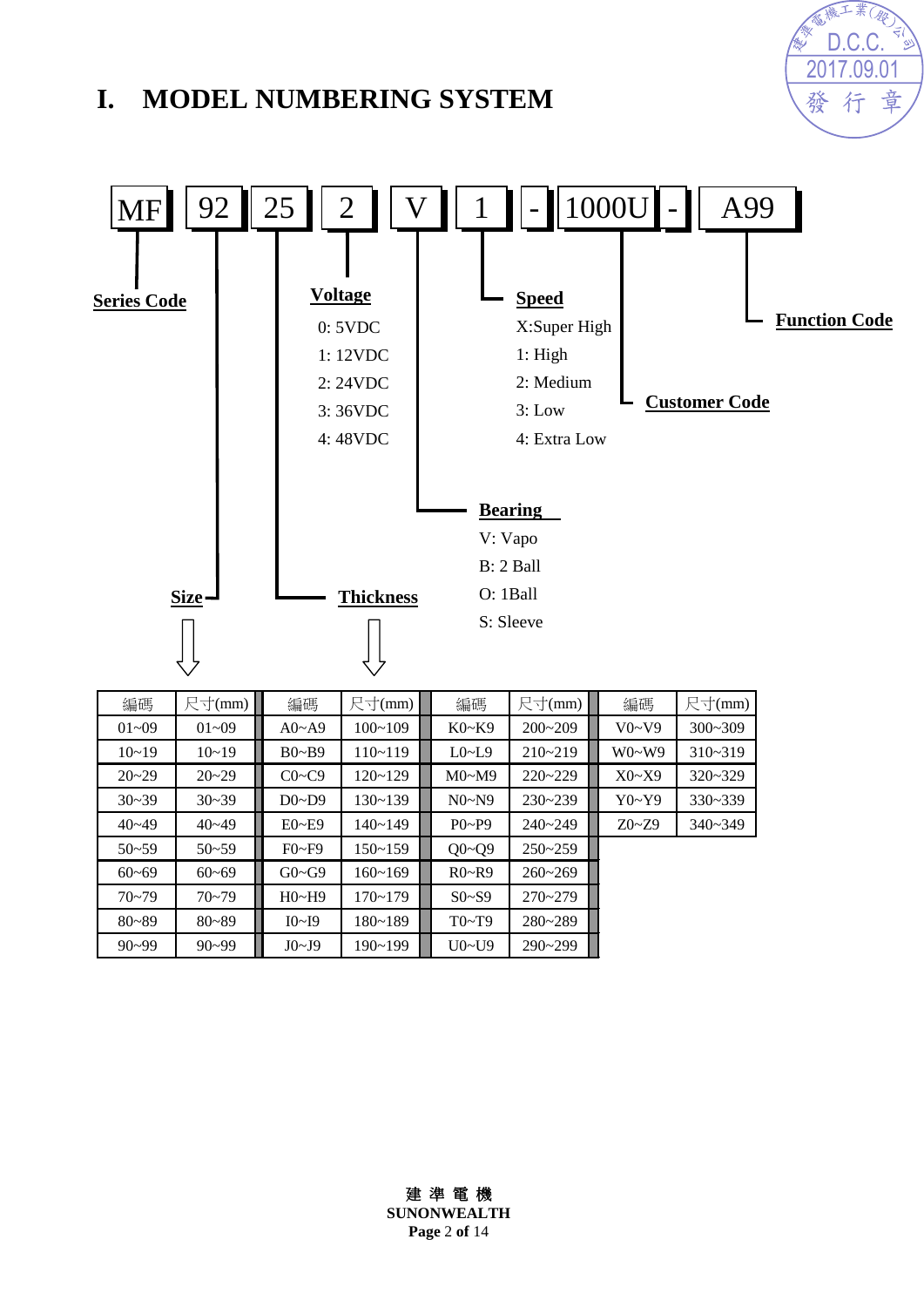

# **II. SPECIFICATION**

# **1. MECHANICAL CHARACTERISTIC**

| <b>MOTOR DESIGN</b>           | Single phase, 4-poles Brushless DC motor         |
|-------------------------------|--------------------------------------------------|
| <b>BEARING SYSTEM</b>         | <b>Precise Vapo bearing system</b>               |
| <b>DIMENSIONS</b>             | See Page 6                                       |
| <b>MATERIALS OF FRAME</b>     | Thermoplastic PBT of UL 94V-0                    |
| <b>MATERIALS OF FAN BLADE</b> | Thermoplastic PBT of UL 94V-0                    |
| <b>DIRECTION OF ROTATION</b>  | Counter-clockwise viewed from front of fan blade |
| <b>MOUNTING HOLES</b>         | Diameter 4.3 mm in 8 holes                       |
| <b>WEIGHT</b>                 | 92 g                                             |

# **2. ELECTRIC CHARACTERISTIC**

| <b>RATED VOLTAGE</b>               | <b>24 VDC</b>                       |
|------------------------------------|-------------------------------------|
| <b>RATED CURRENT</b>               | 75 mA / Max. 87 mA                  |
| <b>RATED POWER CONSUMPTION</b>     | <b>1.80 WATTS / Max. 2.09 WATTS</b> |
| <b>SAFETY POWER CONSUMPTION</b>    | 1.92 WATTS                          |
| <b>OPERATING VOLTAGE RANGE</b>     | 8~27.6 VDC                          |
| <b>STARTING VOLTAGE</b>            | 8 VDC (25 deg. C POWER ON/OFF)      |
| <b>OPERATING TEMPERATURE RANGE</b> | $-10$ to $+70$ deg. C               |
| <b>STORAGE TEMPERATURE RANGE</b>   | $-40$ to $+70$ deg. C               |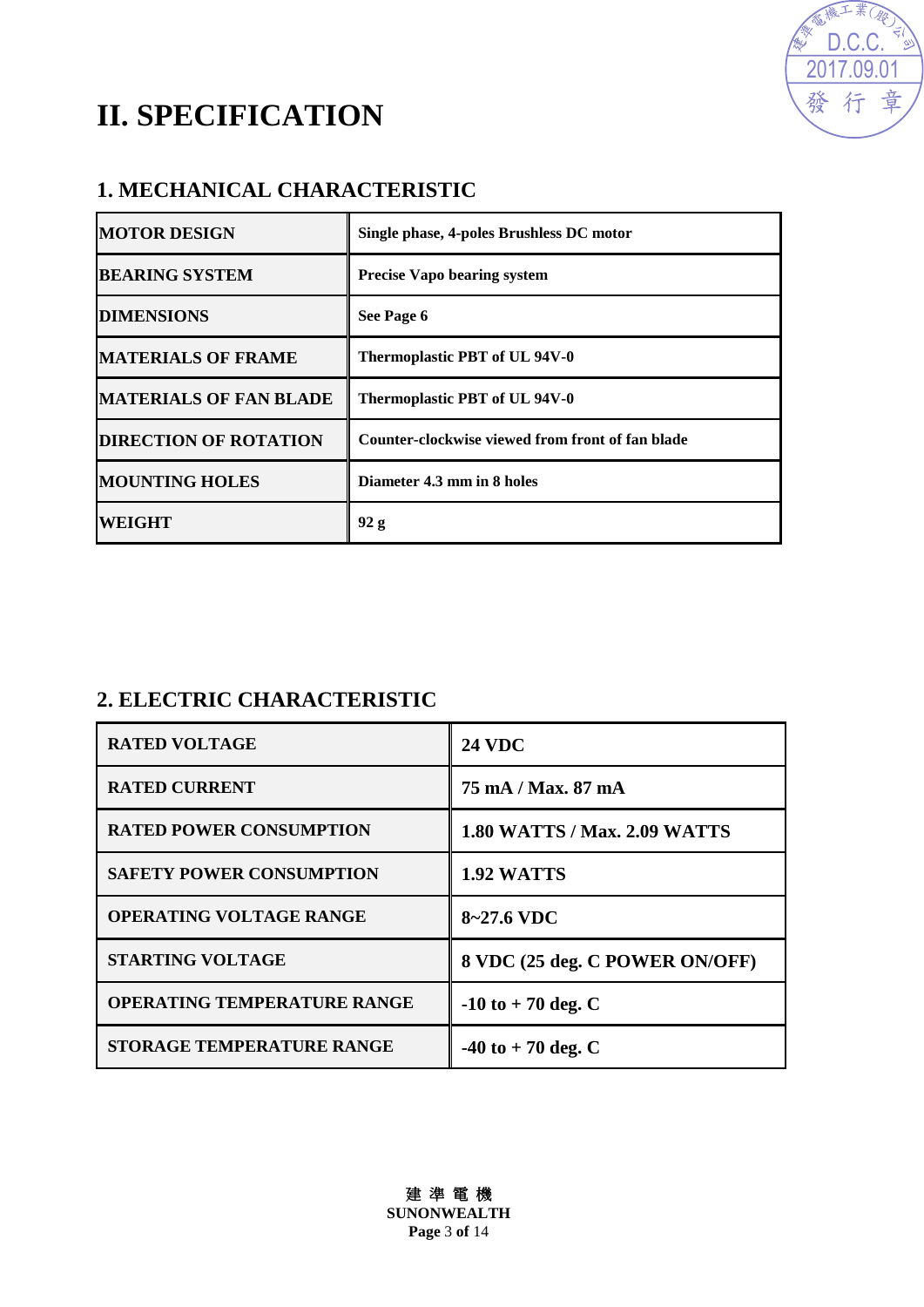# **3. PERFORMANCE CHARACTERISTIC**

| <b>RATED SPEED</b>                                     | 3000 RPM $\pm$ 10% at rated voltage                                                                                                                                                                                                                                                                                                     |  |  |  |
|--------------------------------------------------------|-----------------------------------------------------------------------------------------------------------------------------------------------------------------------------------------------------------------------------------------------------------------------------------------------------------------------------------------|--|--|--|
| <b>AIR FLOW</b>                                        | <b>51.5 CFM</b>                                                                                                                                                                                                                                                                                                                         |  |  |  |
| <b>STATIC PRESSURE</b>                                 | $0.15$ Inch-H <sub>2</sub> O                                                                                                                                                                                                                                                                                                            |  |  |  |
| <b>ACOUSTIC NOISE</b>                                  | $34.0 \text{ dB}(A)$                                                                                                                                                                                                                                                                                                                    |  |  |  |
| <b>AIR FLOW V.S. PRESSURE</b>                          | See Page 5                                                                                                                                                                                                                                                                                                                              |  |  |  |
| <b>INSULATION CLASS</b>                                | <b>UL Class A</b>                                                                                                                                                                                                                                                                                                                       |  |  |  |
| <b>INSULATION RESISTANCE</b><br><b>PLASTIC HOUSING</b> | 10M ohm at 500 VDC between internal stator and<br>Lead wire $(+)$                                                                                                                                                                                                                                                                       |  |  |  |
| <b>DIELECTRIC STRENGTH</b>                             | Applied AC 500 V for one minute or AC 600 V for 2<br>Seconds between housing and lead wire $(+)$                                                                                                                                                                                                                                        |  |  |  |
| <b>LIFE EXPECTANCY</b>                                 | 70,000 hrs at 40 deg. C, 65% humidity, 90% CL.                                                                                                                                                                                                                                                                                          |  |  |  |
| <b>PROTECTION</b>                                      | <b>⊠Automatic Restart</b><br>Note: In a situation where the fan is locked by an external<br>force while the electricity is on, an increase in coil<br>temperature will be prevented by temporarily turning off the<br>electrical power to the motor. The fan will automatically<br>restart when the locked rotor condition is released. |  |  |  |
|                                                        | <b>⊠Polarity Protection</b>                                                                                                                                                                                                                                                                                                             |  |  |  |

2017.09.01 D.C.C.

淼

# **4. SAFETY**

| <b>SAFETY</b> | דז '<br>◡◡ | CUR    | TUV | ~-<br>`⊢ |
|---------------|------------|--------|-----|----------|
| NO.           | E77551     | E77551 |     |          |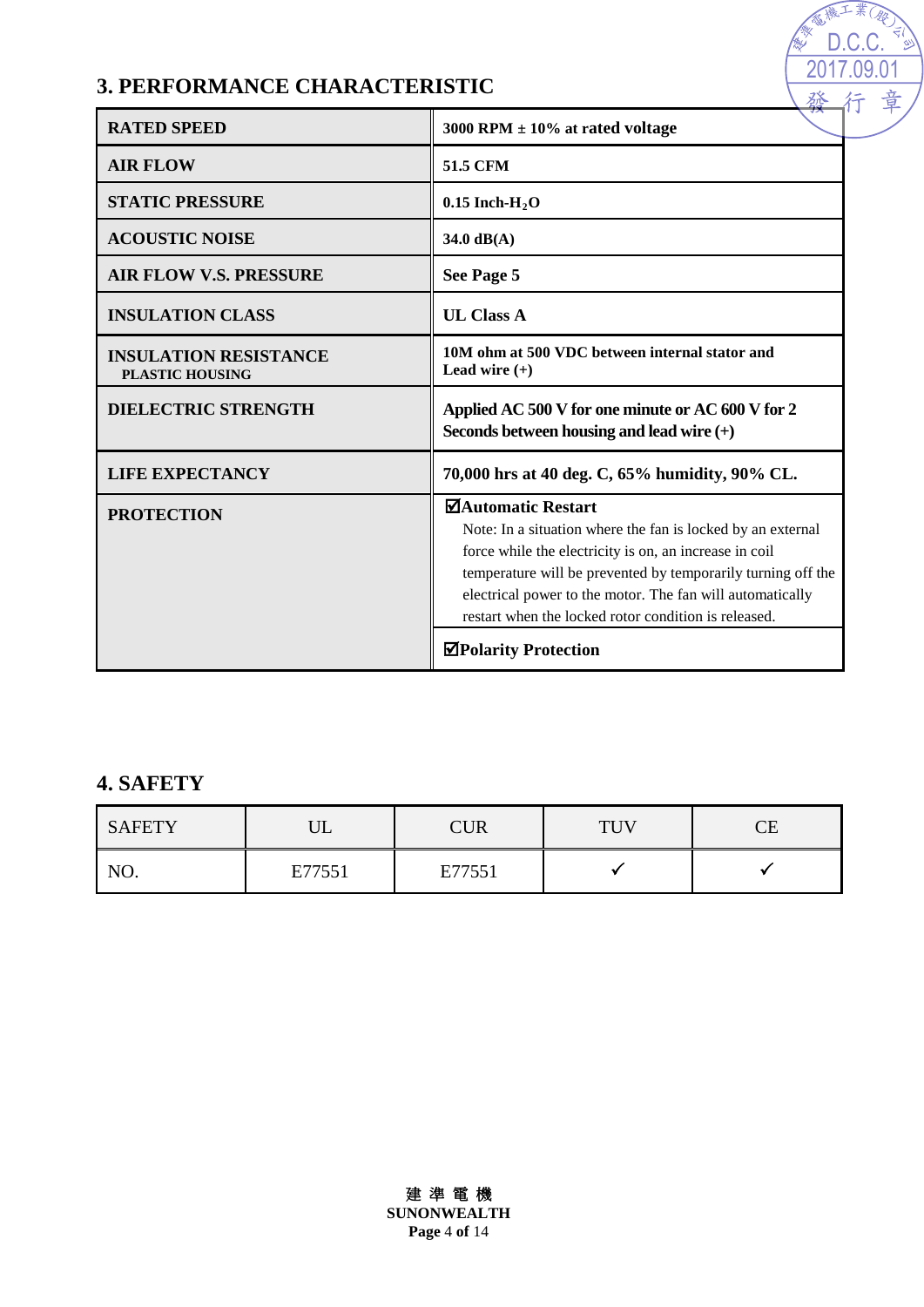# **MODEL : MF92252V1-1000U-A99**

2017.09.01  $D.C.$ 

行

發

業(學

 $\frac{1}{\sqrt{2}}$ 

章

# **PERFORMANCE CURVES**



建 準 電 機 **SUNONWEALTH Page** 5 **of** 14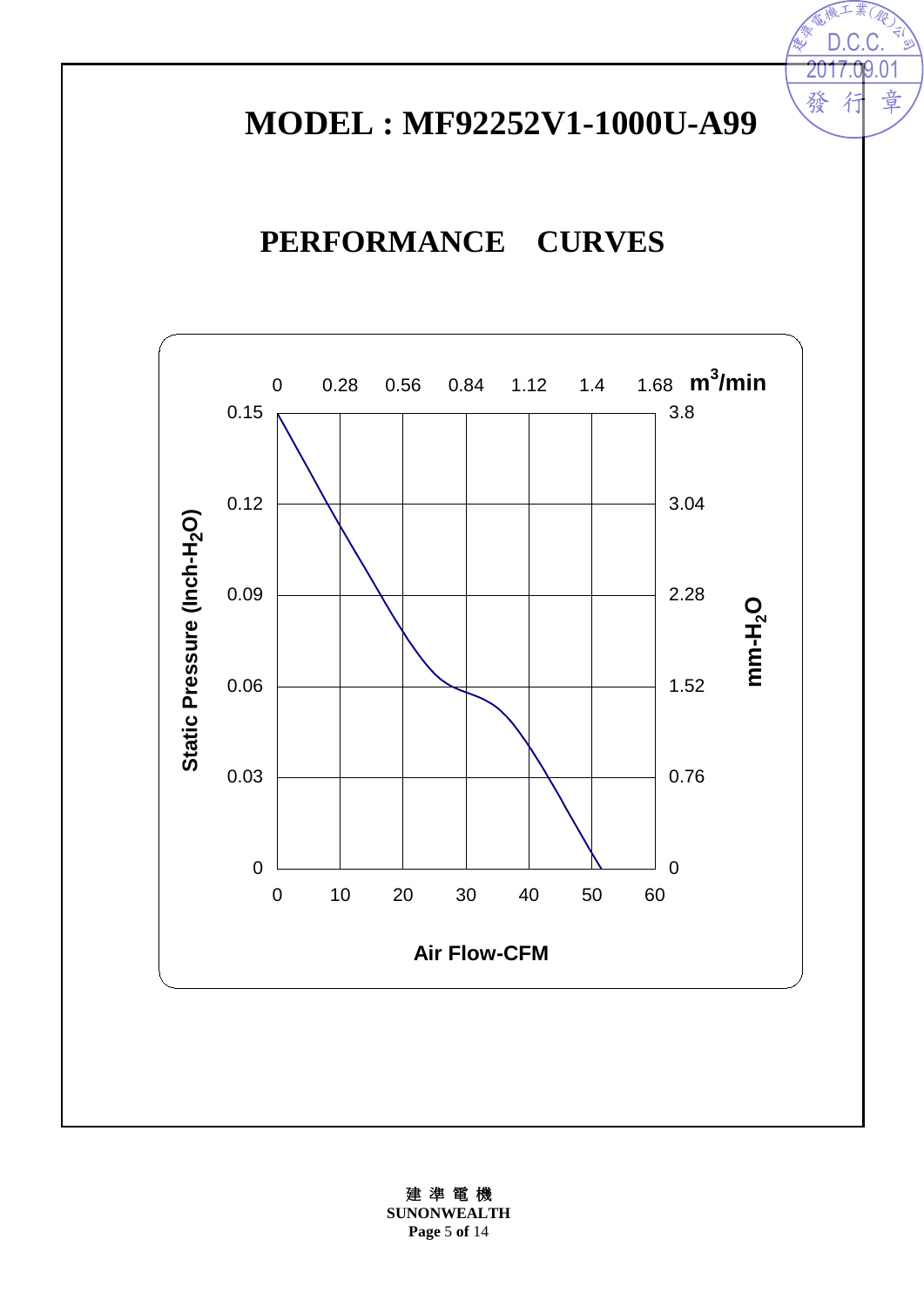

建 準 電 機 **SUNONWEALTH Page** 6 **of** 14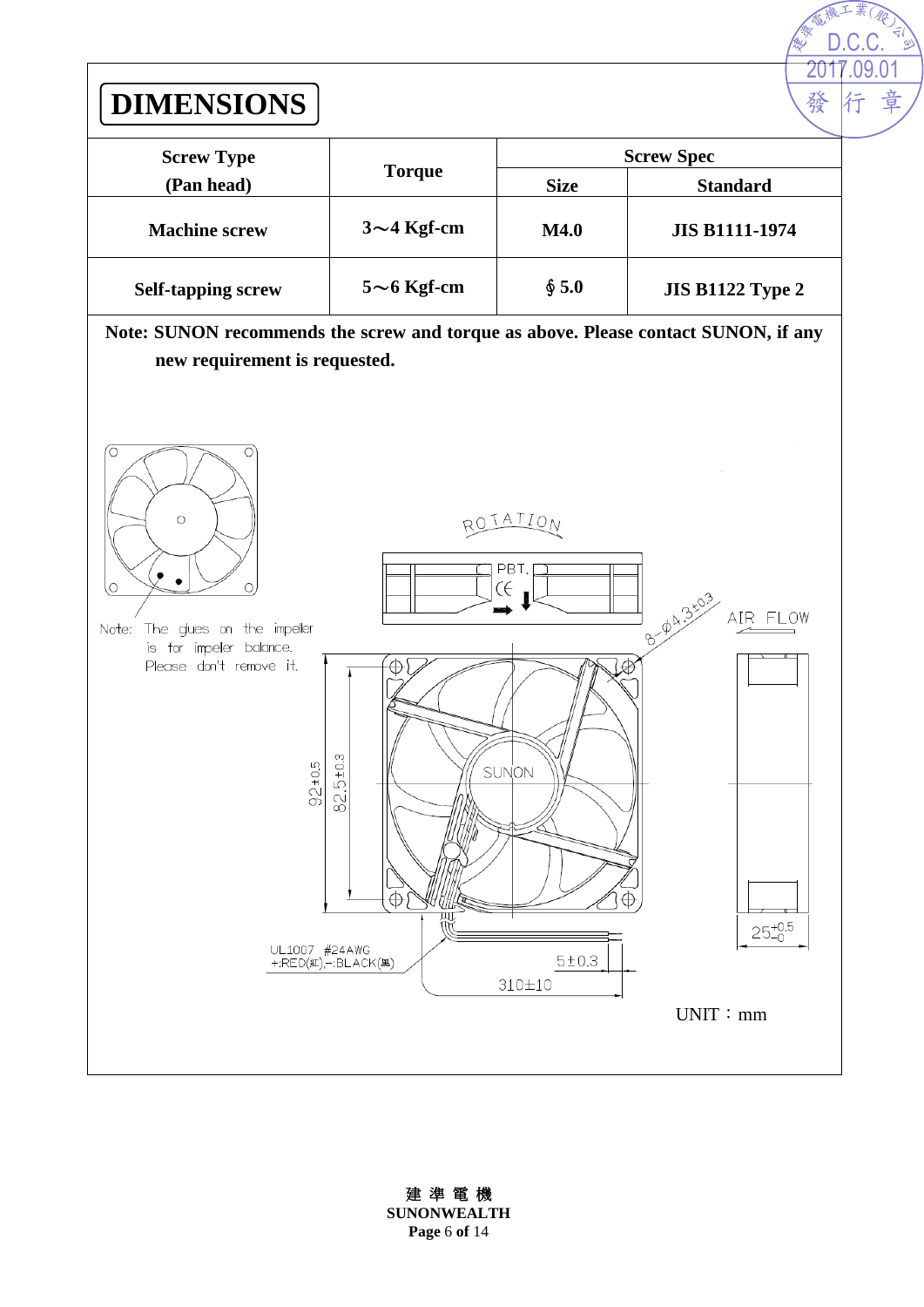

#### 建 準 電 機

**SUNONWEALTH Page** 7 **of** 14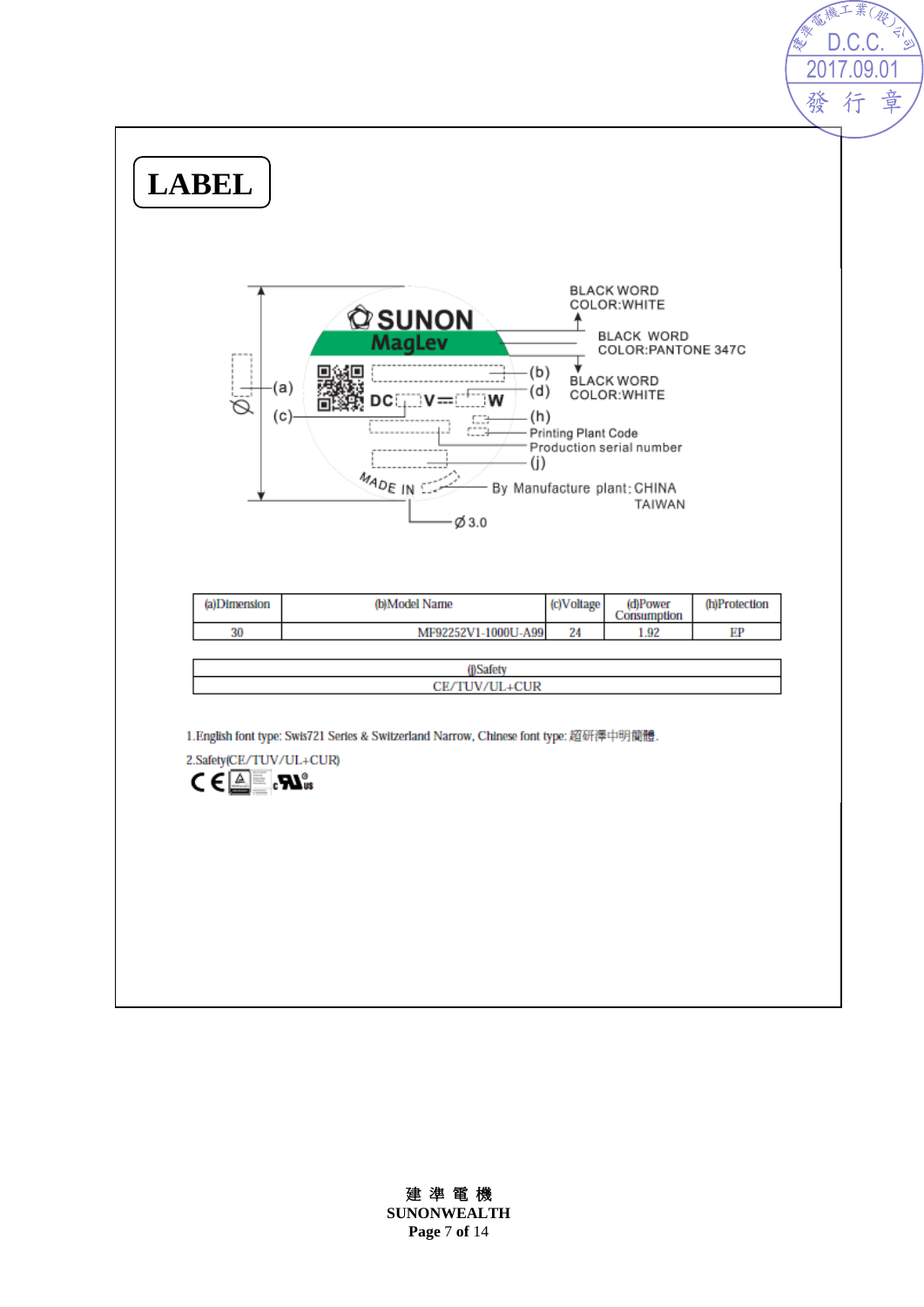# **III. OTHER SPECIFIED TESTING**

The following is a general description of certain tests that are performed on representative  $\frac{35}{98}$ SUNON fans. Nothing in this document is intended to suggest that these tests are performed on every model of SUNON fan. Moreover, the descriptions that follow each test are meant only to provide a general explanation of each test. If you would like a more detailed explanation as to any test identified in this Section, SUNON can provide such an explanation upon request.

2017.09.01 D.C.C.

#### **1. DROP PROOF TEST**

Fans are packaged in a standard size shipping box and are dropped to the ground from certain heights and angles depending on the weight of the particular box.

#### **2. HUMIDITY PROOF TEST**

The fan is operated for 96 continuous hours in an environment with humidity of 90% to 95% RH at  $60^{\circ}$ C  $\pm$  2°C.

#### **3. VIBRATION PROOF TEST**

Vibration with an amplitude 2mm and a frequency of 5-55-5hz is applied in all 3 directions (X,Y,Z), in cycles of 1 hour each, for a total vibration time of 3hours.

## **4. THERMAL CYCLING TEST**

The fan is operated in a testing chamber for 50 cycles. In each cycle, the temperature is gradually increased from -10°C to 70°C for 90 minutes, and subsequently operated at 70°C for 120 minutes. The temperature is then gradually decreased from 70°C to -10°C for 90 minutes, and subsequently operated at -10°C for 120 minutes.

## **5. SHOCK PROOF TEST**

100G of force is applied in the 3 directions (X,Y, and Z) for 2 milliseconds each.

## **6. LIFE EXPECTANCY**

The "Life Expectancy" of SUNON fans is determined in SUNON's reliability test laboratory by using temperature chambers. The "Life Expectancy" of this fan has not been evaluated for use in combination with any end application. Therefore, the Life Expectancy Test Reports (L10 and MTTF Report) that relate to this fan are only for reference.

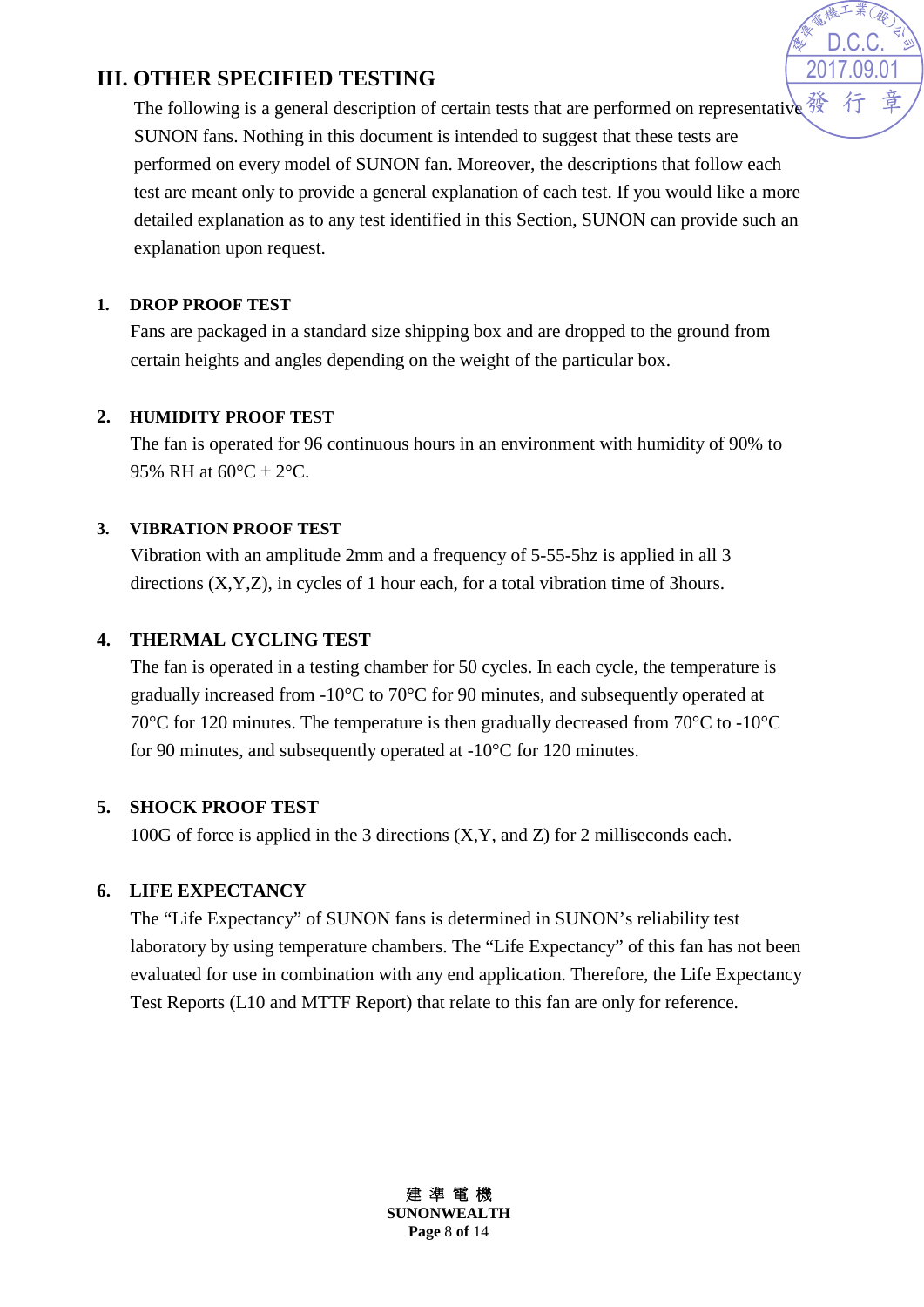# **IV. CHARACTERISTIC DEFINITION**

The following is a general description of certain tests that are performed on representative SUNON fans in order to determine the specifications of the fan**.** Nothing in this document is intended to suggest that these tests are performed on every model of SUNON fan. Moreover, the descriptions that follow each test are meant only to provide a general explanation of each test. If you would like a more detailed explanation as to any test identified in this Section, SUNON can provide such an explanation upon request.

#### **1. ACOUSTICAL NOISE**

Measured in a semi-anechoic chamber with background noise level below 15dB(A).



1 METER FROM MICROPHONE TO FAN INTAKE

The fan is running in free air under shaft horizontal condition with the microphone at distance of one meter from the fan intake.

## **2. INPUT POWER**

Measured after continuous 10 minute operation at rated voltage in clean air ( STATIC PRESSURE=0), and at ambient temperature of 25 degrees C under shaft horizontal condition.

# **3. RATED CURRENT**

Measured after continuous 10 minute operation at rated voltage in clean air ( STATIC PRESSURE=0), and at ambient temperature of 25 degrees C under shaft horizontal condition.



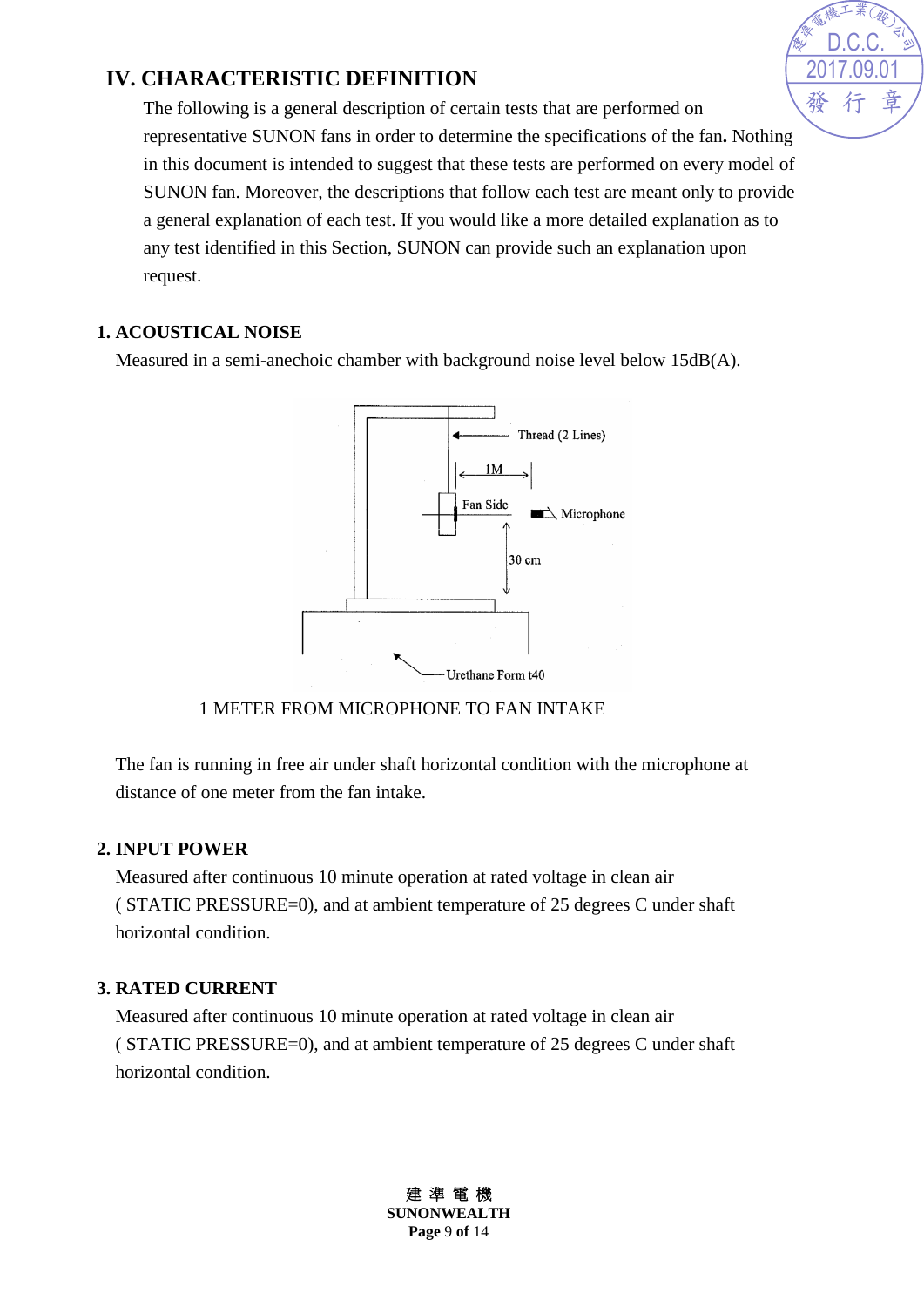## **4. RATED SPEED**



Measured after continuous 10 minute operation at rated voltage in clean air ( STATIC PRESSURE=0), and at ambient temperature of 25 degrees C under shaft horizontal condition.

## **5. STARTING VOLTAGE**

Measured the voltage which enables to start the fan in the clean air (static pressure  $= 0$ ) by switching on at the voltage under shaft horizontal condition. It is not at continuously increasing voltage adjustment.

## **6. LOCKED ROTOR CURRENT**

Measured immediately after the fan blade is locked.

# **7. AIR FLOW AND STATIC PRESSURE**

The performance specification of air flow and static pressure shown in this specification for approval is measured using the exhaust method. A double chamber is used in accordance with AMCA 210 standard or DIN 24163 specification . The values are recorded when the fan speed has stabilized at rated voltage.

# **8. INSULATION RESISTANCE**

- 1. PLASTIC HOUSING:
	- (1) Measured between internal stator and lead wire(+).
	- (2) Measured between housing and lead wire(+).

## 2. ALUMINIUM HOUSING:

Measured between internal stator and lead wire(+).

# **9. DIELECTRIC STRENGTH**

Measure between housing and lead wire $(+)$ .

建 準 電 機 **SUNONWEALTH Page** 10 **of** 14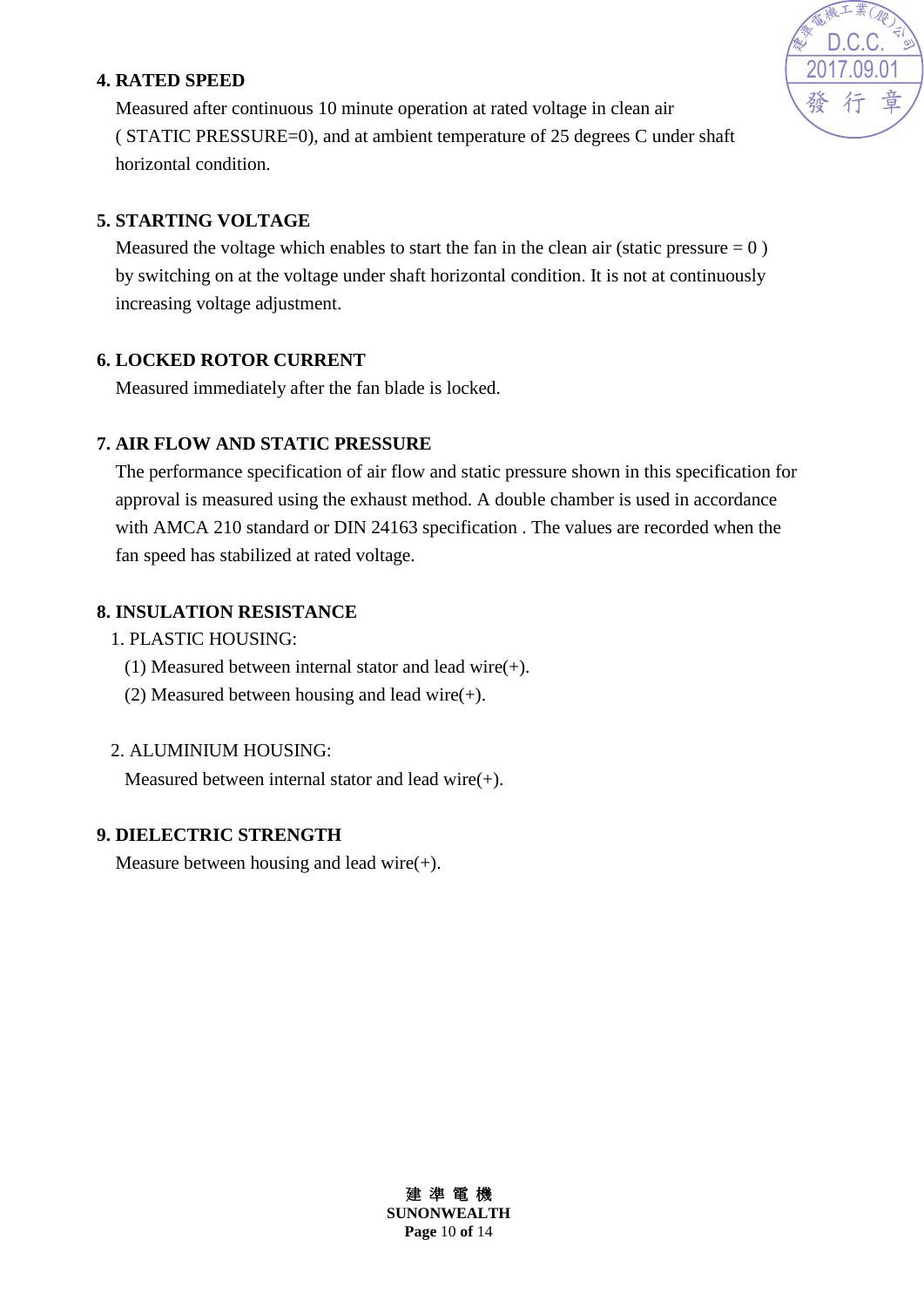# **V. NOTE**



# Ⅰ**.SAFETY**

- 1. DO NOT use or operate this fan in excess of the limitations set forth in this specification. SUNON is not responsible for the non-performance of this fan and/or any damages resulting from its use, if it is not used or operated in accordance with the specifications.
- 2. SUNON recommends adding a protection circuit to the product or application in which this fan is installed, such as a thermo-fuse, or current-fuse or thermo-protector. The failure to use such a device may result in smoke, fire, electric shock by insulation degradation in cases of motor lead short circuit, overload, or over voltage, and/or other failure.
- 3. SUNON recommends installing a protection device to the product or application in which this fan is installed if there is a possibility of reverse-connection between VDC (+) and GND (-). The failure to install such a device may result in smoke, fire, and/or destruction, although these conditions may not manifest immediately.
- 4. This fan must be installed and used in compliance with all applicable safety standards and regulations.
- 5. Use proper care when handling and/or installing this fan. Improper handling or installation of this fan may cause damage that could result in unsafe conditions.
- 6. Use proper care during installation and/or wiring. Failure to use proper care may cause damage to certain components of the fan including, but not limited to, the coil and lead wires, which could result in smoke and/or fire.
- 7. DO NOT use power or ground PWM to control the fan speed. If the fan speed needs to be adjusted, please contact SUNON to customize the product design for your application.
- 8. For critical or extreme environments, including non stop operation, please contact SUNON and we will gladly provide assistance with your product selection to ensure an appropriate cooling product for your application.

建 準 電 機 **SUNONWEALTH Page** 11 **of** 14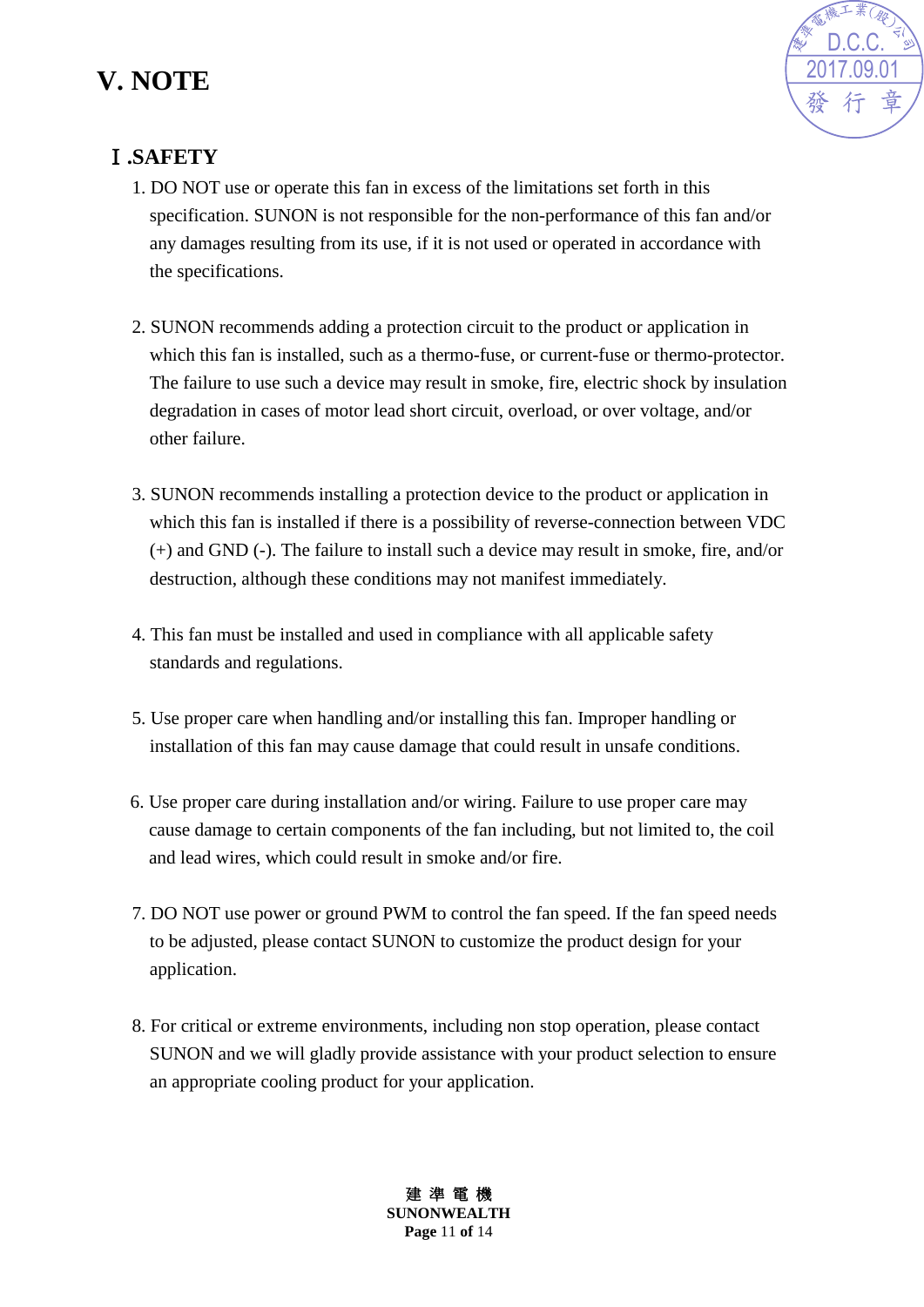# **II. SPECIFICATION MODIFICATION**



- 1. SUNON offers engineering assistance on fan installation and cooling system design.
- 2. All changes, modifications and/or revisions to the specifications, if any, are incorporated in the attached specifications.
- 3. No changes, modifications and/or revisions to these specifications are effective absent agreement, by both SUNON and the customer, in writing.
- 4. This fan will be shipped in accordance with the attached specification unless SUNON and the customer have agreed otherwise, in writing, as specified in Paragraph 3, above.

# **III. OTHER**

- 1. When building your device, please examine thoroughly any variation of EMC, temperature rise, life data, quality, etc. of this product by shock/drop/vibration testing, etc. If there are any problems or accidents in connection with this product, it should be mutually discussed and examined.
- 2. Use proper care when handling this fan. Components such as fan holders or bearings may be damaged, if touched with fingers or other objects. Additionally, static electricity (ESD) may damage the internal circuits of the fan.
- 3. DO NOT operate this fan in proximity to hazardous materials such as organic silicon, cyanogens, formalin, phenol, or corrosive gas environments including, but not limited to,  $H_2S$ ,  $SO_2$ ,  $NO_2$ , or  $Cl_2$ .
- 4. SUNON recommends that you protect this fan from exposure to outside elements such as dust, condensation, humidity or insects. Exposure of this fan to outside elements such as dust, condensation, humidity or insects may affect its performance and may cause safety hazards. SUNON does not warrant against damage to the product caused by outside elements.
- 5. This fan must be installed properly and securely. Improper mounting may cause harsh resonance, vibration, and noise.

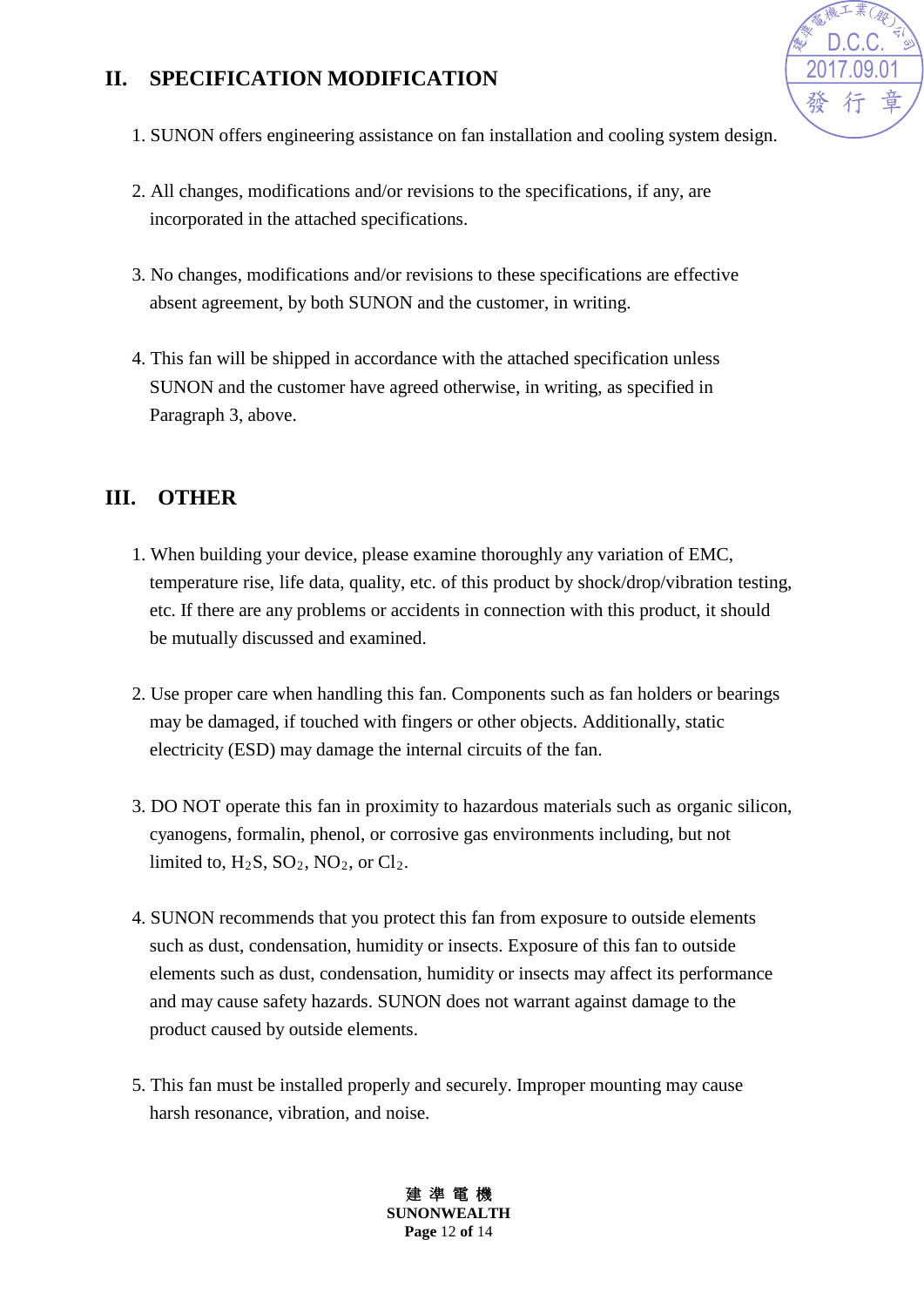

- 6. Fan guards may prevent injury during handling or installation of the fan and are available for sale with this fan.
- 7. Unless otherwise noted, all testing of this fan is conducted at 25°C ambient temperature and sixty-five percent (65%) relative humidity.
- 8. DO NOT store this fan in an environment with high humidity. This fan must be stored in accordance with the attached specifications regarding storage temperature. If this fan is stored for more than 6 months, SUNON recommends functional testing before using.
- 9. SUNON reserves the right to use components from multiple sources at its discretion. The use of components from other sources will not affect the specifications as described herein.
- 10. The "Life Expectancy" of this fan has not been evaluated for use in combination with any end application. Therefore, the Life Expectancy Test Reports (L10 and MTTF Report) that relate to this fan are only for reference.

## **VI. WARRANTY**

This fan is warranted against all defects which are proved to be fault in our workmanship and material for one year from the date of our delivery. The sole responsibility under the warranty shall be limited to the repair of the fan or the replacement thereof, at SUNON's sole discretion. SUNON will not be responsible for the failures of its fans due to improper handing, misuse or the failure to follow specifications or instructions for use. In the event of warranty claim, the customer shall immediately notify SUNON for verification. SUNON will not be responsible for any consequential damage to the customer's equipment as a result of any fans proven to be defective.